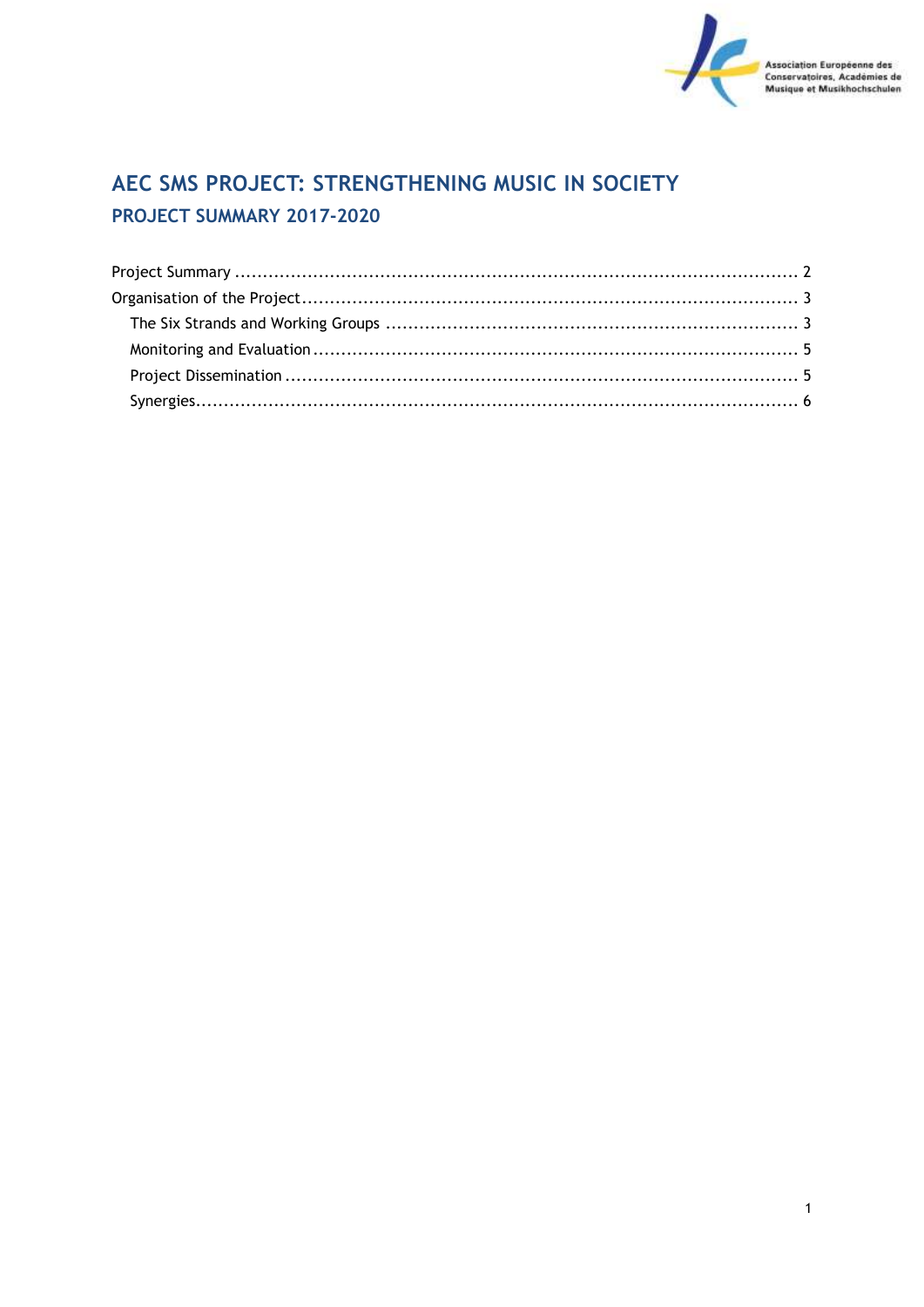

### <span id="page-1-0"></span>**Project Summary**

Higher Music Education Institutions (HMEIs) play a crucial role to safeguard, develop and promote European cultural heritage and diversity, to facilitate access to cultural offerings and cultural education for all, and to contribute to economic growth through the creation of new jobs and new business models in the creative sector.

The Music HEIs' graduates will become key cultural and creative players of tomorrow and, if equipped with the appropriate skills, competences and know-how, will contribute decisively to strengthening the cultural and creative sectors and to promoting innovation within them.

AEC has had significant impact in encouraging Music HEIs to adapt to change, embrace innovation and open up new fields of activities. AEC-SMS represents a bold new step in the Association's continuing work to provide this impetus.

The **overall objectives** of AEC-SMS are:

## **A. Strengthening the social relevance of music education and improving access to it.**

Access to musical education is not equal to all members of society. In order to make culture and cultural education benefit all, new ways will be explored and tested to bring culture to people from all backgrounds. This includes developing and engaging new and wider audiences from an early age. (Addressed through strands 1, 2 and 6)

## **B. Improving employability by creating new jobs and enhancing transnational mobility.**

Enhancing entrepreneurial skills among Music HEI's and promoting transnational mobility will foster the creation of new jobs and new business models, improve the employability of artists and strengthen the impact of culture on society.(Addressed through all but especially strands 3,4 and 5)

# **C. Building capacity and enhancing digitization in the music education sector.**

Capacity building means develop the didactic means, innovative tools and formats for students and staff to further enhance their skills, competences and know-how, in line with the needs and requirements of a changing environment.(Addressed through all strands). Digitisation means developing the technical means to allow students and teachers to adapt to the digital shift and to encourage them to use new technologies. (Addressed through strands 1, 4 and 6)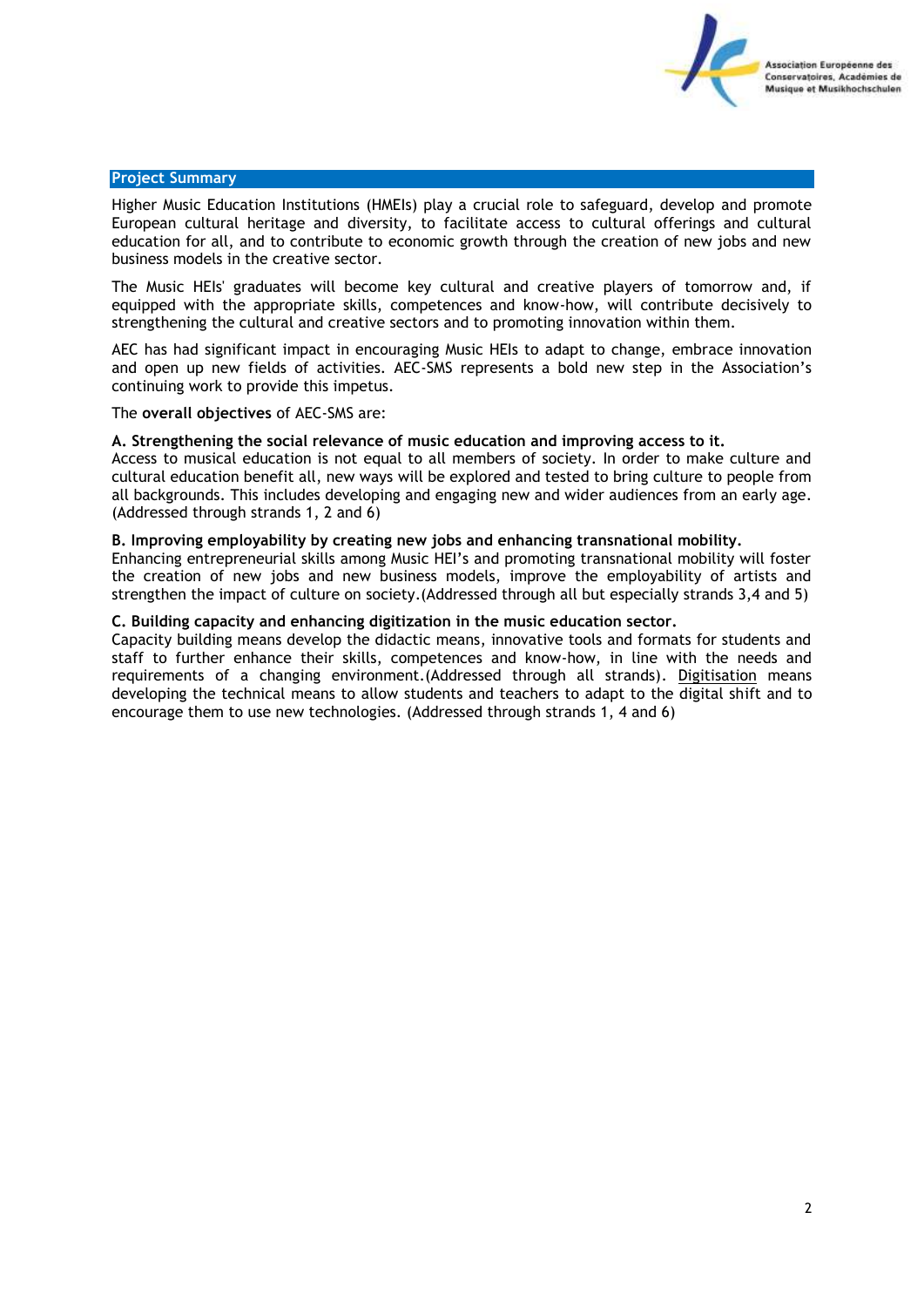

## <span id="page-2-0"></span>**Organisation of the Project**

The project's overall objectives are broken down in specific goals, which are organised in six strands. Each project strand will be carried out by a Working Group (WG) supported by a member of the Project Team (Working Group Coordinator). Each WG will be composed of at least 6 members, coming from the AEC members or from AEC partner organisations and will in most cases include a student. The students will also form a separate Student WG.

Each of the WGs will **meet twice a year**, preparing events, publications, workshops that will lead to reaching their particular objective and the results.

#### <span id="page-2-1"></span>**The Six Strands and Working Groups**

- **1. Music's and Music Higher Education Institutions' (HEIs') Role in Society - WG1** Specific Goal: To raise consciousness for the social responsibility of artists and music HEIs and for governments' political responsibility to foster cultural organisations.
	- The composition of the Working Group will take place at the end of Year 1

#### **2. Diversity, Identity, Inclusiveness – WG2**

Specific Goal: To encourage Music HEIs to open their educational offer towards more diversity and to promote inclusiveness throughout their activities.

- David-Emil Wickström Popakademie Mannheim (Chair)
- Stefan Heckel KUG Graz
- Katja Thomson Sibelius Academy Helsinki
- Clara Barbera Berklee Valencia
- Joshua Dickson Royal Conservatoire Glasgow
- Baptiste Grandgirard CESMD de Poitou-Charentes (student representative)
- Jef Cox AEC (Working Group Coordinator)

# **3. Entrepreneurial mind-set for musicians - WG3**

Specific Goal: To embed entrepreneurial skills in the education of the artist to better prepare students for their future role as musician-entrepreneur.

- Pieter Schoonderwoerd Conservatorium Maastricht (Chair)
- Payam Gul Susanni Yasar University, Izmir
- Oana Michaela Balan Academy of Music "Gheorghe Dima", Cluj-Napoca
- Vourneen Ryan Royal Irish Academy of Music, Dublin
- Anita Debaere (tbc) Pearle\* representative
- Camilla Overgaard Royal Academy of Music Aarhus (student representative)
- Angéla Dominguez AEC (Working Group Coordinator)
- Paulina Gut AEC (Working Group Coordinator)

# **4. Internationalisation and transnational mobility – WG4**

Specific Goal: To help music students and teachers to internationalise their careers and activities.

- Bruno Pereira **ESMAE Porto (Chair)**
- Raffaele Longo Conservatorio "San Pietro a Majella" Napoli
- Jan-Gerd Krüger Prins Claus Conservatorium Groningen
- Christofer Fredriksson UniArt Stockholm
- Victor Ciulian University of Music and Performing Arts Vienna
- Hanneleen Pihlak Estonian Academy of Music and Theatre, Tallinn
- Roberto Boschelli Conservatorio di Cosenza (student representative)
- Sara Primiterra AEC (Working Group Coordinator)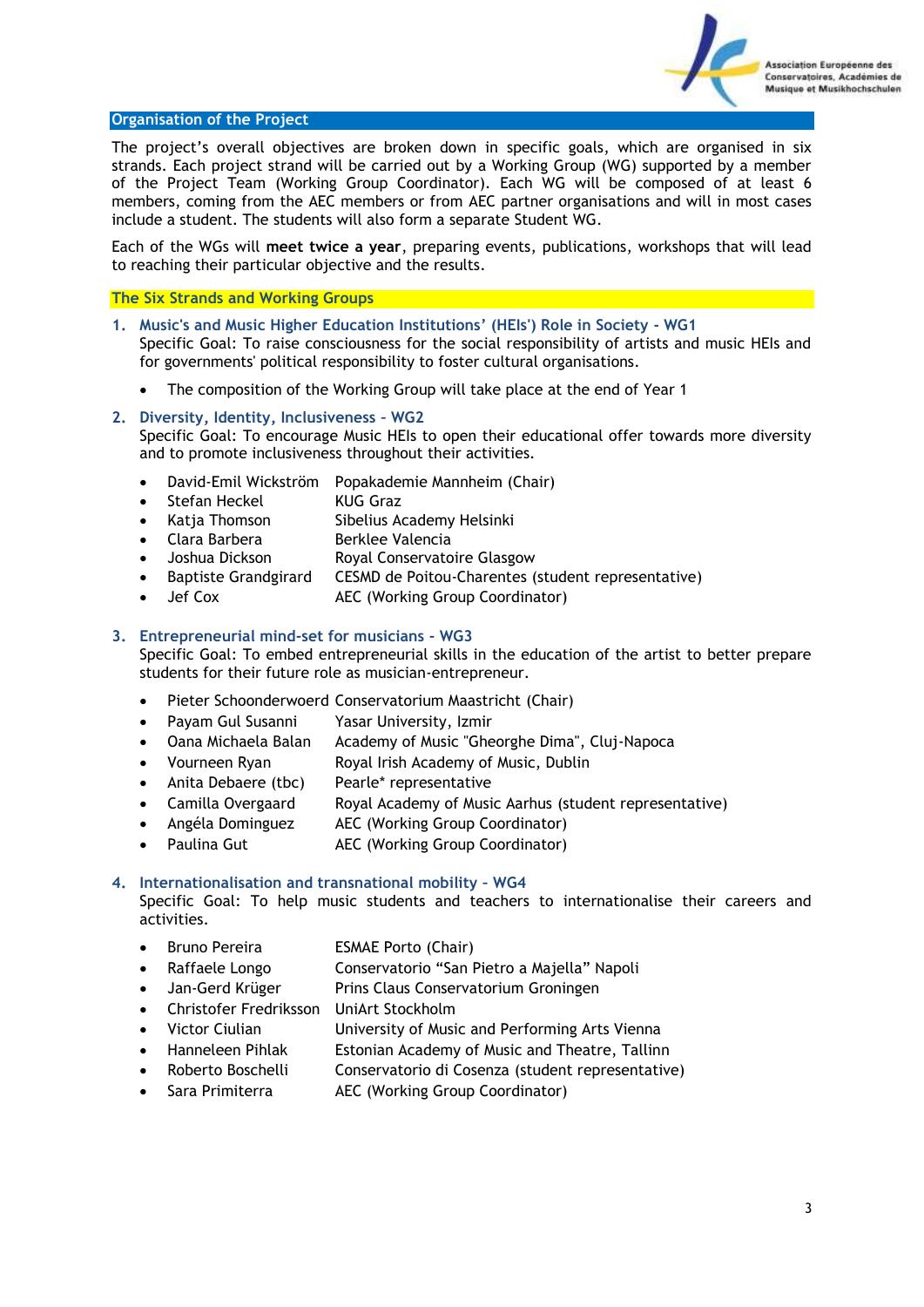

- **5. Shaping the musician of tomorrow through innovative learning and teaching (L&T) – WG 5** Specific Goal: To provide new L&T models enabling Music HEIs to educate creative and communicating musicians. This strand will be coordinated jointly with the Centre of Excellence
	- in Music Performance Education (CEMPE) of the Norwegian Academy of Music.
	- Jon Helge Saetre NMH Oslo (chair)
	- Stefan Gies AEC (co-chair)
	- Lars Brinck Rhythmic Music Conservatory, Copenhagen
	- Marina Chiche Hochschule für Musik Trossingen
	- Anna Maria Bordin Conservatorio Paganini Genova
	- Susanne van Els Conservatorium Maastricht
	- Siri Storheim NMH Oslo (student representative)
	- Kjersti Johansson NMH Oslo (Working Group Coordinator)

# **6. Teacher education in the digital age – WG6**

Specific Goal: To encourage the use of digital technologies in music education and to increase the quality of early childhood music education. This strand will be fully coordinated by the European Music Schools Union (EMU) and involve representatives of the European Association of Music in Schools (EAS).

- André Stärk Hochschule für Musik Detmold
- Luc Nijs University Gent / Lemmen Inst. Leuven (EAS)
- Enric Gaus Termens ESMUC Barcelona
- Sandrine Desmurs CEFEDEM Lyon
- Marina Gall Unversity Bath (EAS)
- Mati Ruippo Tampere University of Applied Sciences EMU
- Till Skoruppa EMU (Working Group Coordinator)

This strand will work on its second goal, increasing the quality of early childhood music education, by a taskforce Early Childhood Music Education (ECME) formed by four additional persons.

# **7. Involving Youth – Student's input in shaping their education – WG7**

Specific Goal: To explore ways in which students can further develop involvement and influence in the AEC and within all AEC member institutions. The long-term objective is to raise the student voice in the AEC to a next level and strive to establish a European association for higher music education students.

- Ankna Arockiam Royal Conservatoire of Scotland, Glasgow (Chair)
- Ruth Fraser Royal Conservatoire The Hague
- Isabel Gonzalez Delgado Conservatorio Superior de Murcia
- Camilla Overgaard Royal Academy of Music Aarhus/Aalborg
- Baptiste Grandgirard CESMD de Poitou-Charentes
- Roberto Boschelli Conservatorio di Cosenza
- Esther Nass **AEC** (Working Group Coordinator)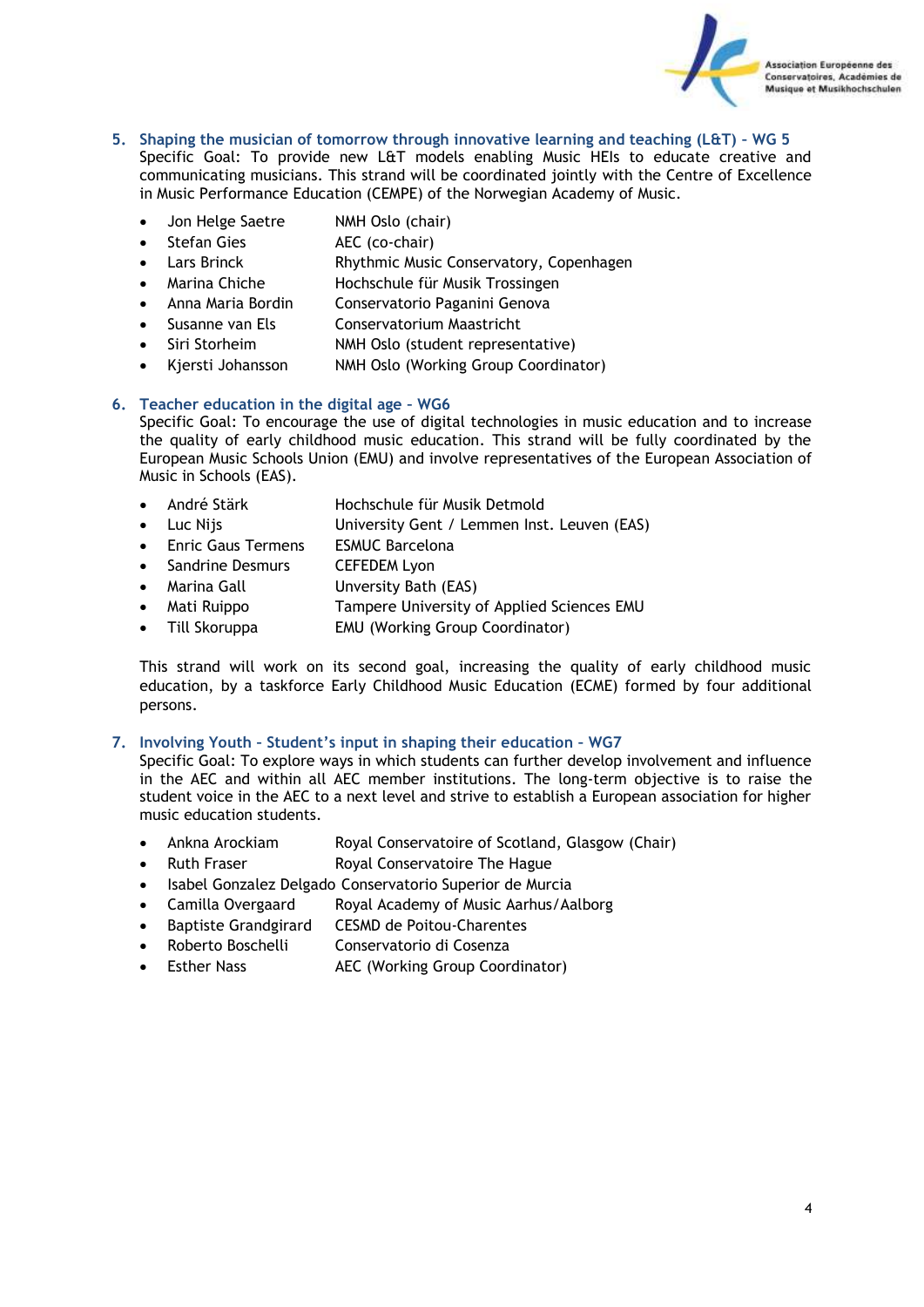

# <span id="page-4-0"></span>**Monitoring and Evaluation**

The project will be monitored by a **Steering Committee (SC)**, composed of the Chairs of the 6 WGs and the 4 AEC Executive Committee members. They will meet twice a year.

The Steering Committee is composed of:

- Eirik Birkeland AEC President
- Georg Schulz AEC Vice-President
- Deborah Kelleher AEC Vice-President
- Harrie van den Elsen AEC Secretary General
- David-Emil Wickström Chair WG 2 Diversity, Identity, Inclusiveness
- Pieter Schoonderwoerd Chair WG 3 Entrepreneurial mind-set for musicians
- Bruno Pereira Chair WG 4 Internationalisation and transnational mobility
- Jon Helge Saetre Chair WG 5 Learning and teaching (L&T)
- Luc Nijs Chair WG 6 Teacher education in the digital age
- Ankna Arockiam Chair WG 7 Involving Youth

There also will be an **External Evaluator** who will attend some of the activities and will assess the reports and publications prepared by each WG and by the project management team.

# <span id="page-4-1"></span>**Project Dissemination**

The project will be widely disseminated through the AEC online channels and tools and through the AEC yearly events. Besides that, the AEC will produce specific material to disseminate the project such as a printed leaflet per year and potentially a media report.

In addition to that, all WG members are strongly encouraged to further disseminate the project through their personal network and within their institution.